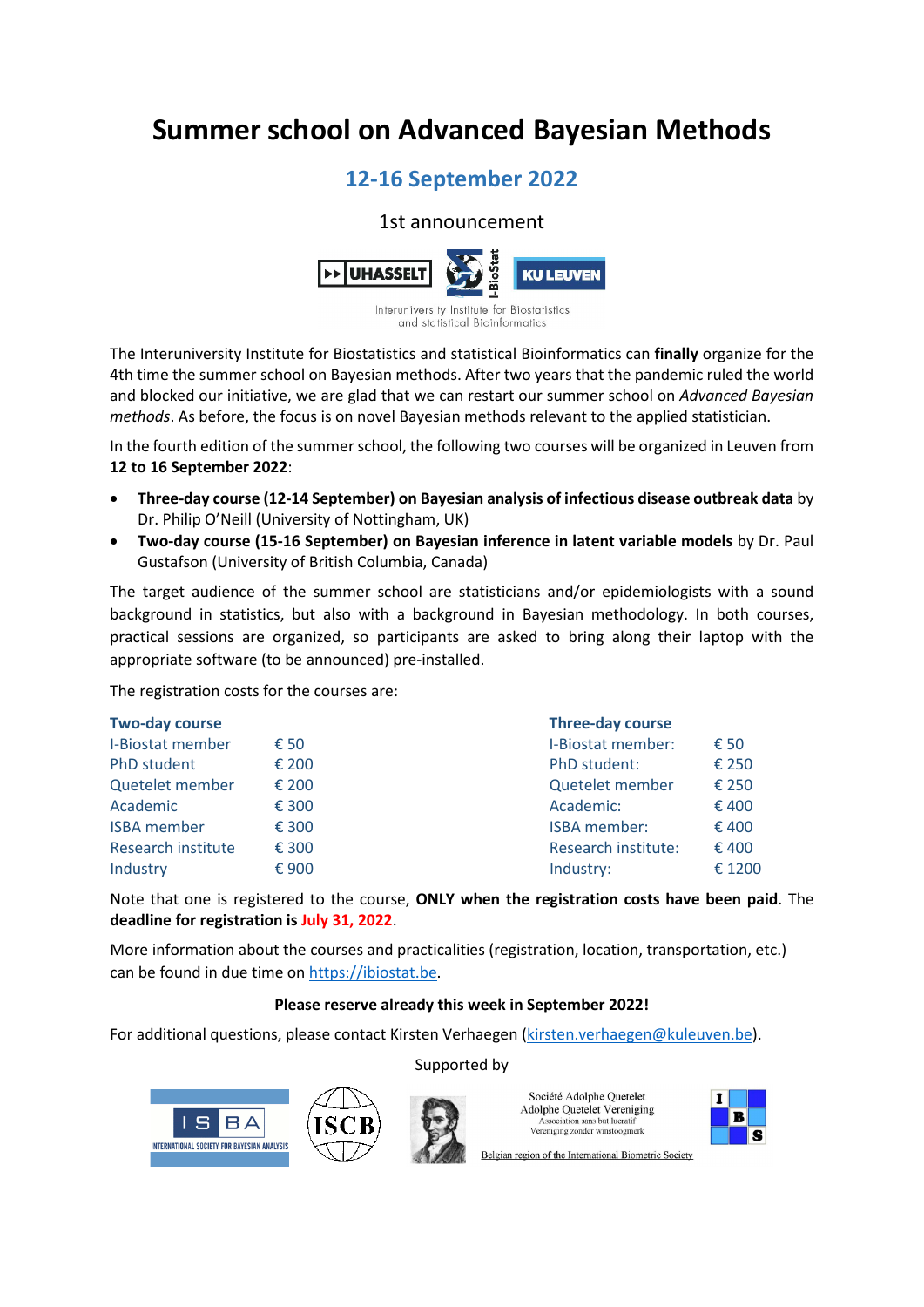#### **Bayesian analysis of infectious disease outbreak data**

by Professor Philip O'Neill (University of Nottingham, UK)

This course introduces methods for Bayesian analysis of data taken from outbreaks of infectious disease. The specific focus is on stochastic models of disease transmission that are defined at the level of individuals in the at-risk population, and on methods for fitting such models to data. The course will cover the basics of disease transmission models, including definitions and key concepts, as well as fitting methods involving data augmentation and Markov chain Monte Carlo methods. Applications to several different pathogens and data sets will be covered, including nosocomial infections, influenza, and whole-genome-sequence data on pathogens.

#### **Bayesian inference in latent variable models**

By Professor Paul Gustafson (University of British Columbia, Vancouver, Canada)

Statistical models involving latent variables are ubiquitous. They arise very naturally in many health-science applications, with examples of latent variables being true disease status when only an imperfect diagnostic test is available, true exposure status when the exposure assessment scheme is noisy, and true infection status for an untested individual. Bayesian routes to inference in latent variable models are very popular, with hierarchical model specifications in standard Bayesian software (based on Markov Chain Monte Carlo computational methods) being quite straightforward.

This course will explore Bayesian latent variable models in some depth, with particular reference to the applications like those mentioned above. There will be a mix of applied and conceptual material. The first part of the course will be more applied in nature. We will work through examples of specifying and fitting Bayesian models in contexts such as diagnostic testing and adjusting for exposure measurement error.

The second part of the course will be more conceptual in nature. We will discuss topics such as partial identification, where we dig into the question of how the sharpness of our inferences is driven by the extent of our knowledge about the relationship between latent variables and observables. And we will touch on how the decision-theoretic optimality of Bayesian procedures plays out in the sorts of models we have been discussing.